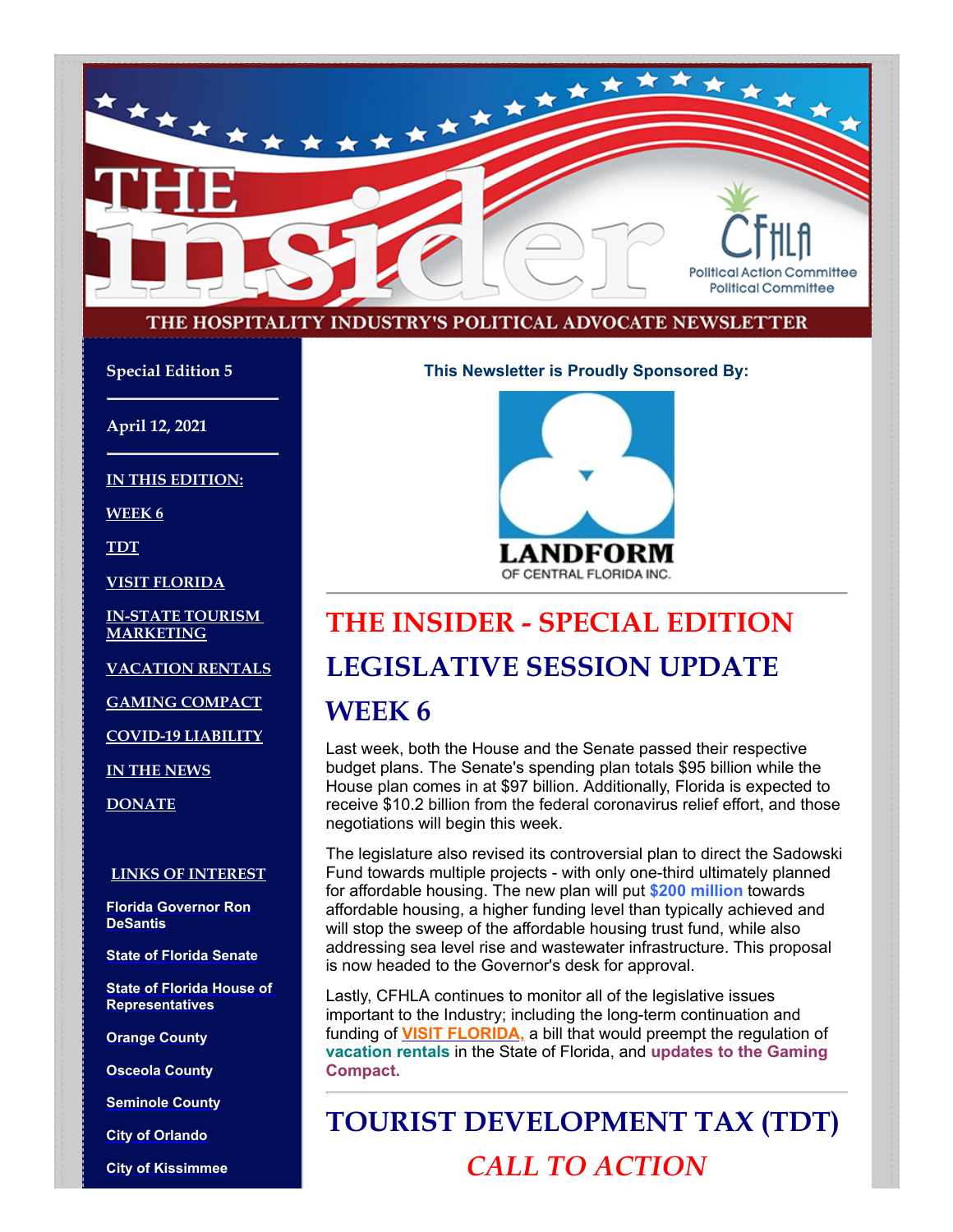# **[City of Sanford](http://www.sanfordfl.gov/) Tell our Central Florida House Representatives to vote NO on this bill that will harm tourism!**



A bill in each chamber that proposes changes to the **Tourist Development Tax (TDT)** statute that would require a county to renew its existing TDT via referendum every five years. Additionally, any new pennies levied would also be required to be approved by referendum.

**HB 1429 -** *Representative Avila -* placed on **Special Order Calendar** for Tuesday, April 13th.

**SB 2008 -** *Senator Diaz -* **Awaiting hearing** in Community Affairs Committee after being Temporarily Postponed on March 30th.

#### **CFHLA OPPOSES**

# **VISIT FLORIDA**

A bill in each chamber that authorizes the Florida Tourism Industry Marketing Corporation **(VISIT FLORIDA)** to roll over unspent appropriations into succeeding fiscal years. The bill would also remove the sunset date in VISIT FLORIDA's enabling statute.

Additionally, Governor Ron DeSantis recently stated his intentions to award VISIT FLORIDA an additional \$50 million - for a total of \$100 million - to support the agency in 2021.

**SB 778** - *Senator Hooper* - **No action taken** in the Senate last week.

**HB 675** - *Representative Plasencia* - **No action taken** in the House last week.

#### **CFHLA SUPPORTS**

## **IN-STATE TOURISM MARKETING**

A proposed appropriations project of **\$2 million** will be used for an In-State Tourism Marketing Campaign to drive visitation to the State of Florida.

**HB 3645** - *Representative Williamson* - **Awaiting hearing** in the House Appropriations Committee. Status of this appropriation will be dictated by the budget conferencing process.

#### **CFHLA SUPPORTS**

# **VACATION RENTALS**

A bill in each chamber that requires advertising platforms, such as **AirBnB** and **VRBO**, to remit specified taxes imposed on some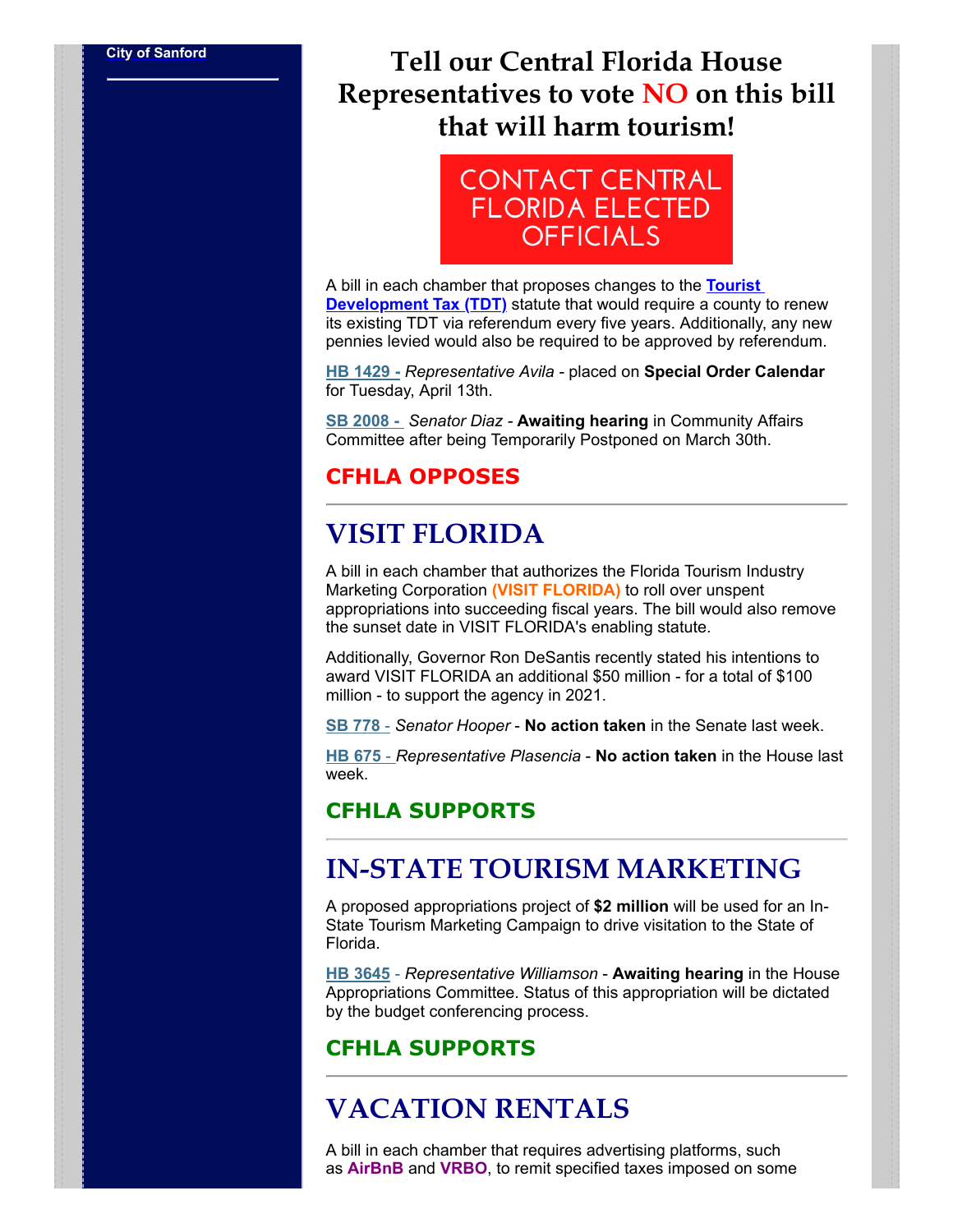transactions. It also requires all licenses issued by the Division of Hotels & Restaurants of DBPR to be displayed conspicuously. Additionally, these bills would preempt regulation of vacation rentals to the State of Florida, which would prohibit local law, ordinance, or regulation from allowing or requiring inspections or licensing of public lodging establishments.

**SB 522** - *Senator Diaz* - The Senate bill was amended on March 11th by deleting provisions preempting control to the state, allowing current local laws governing vacation rentals to stay as they are, thus preserving some local control. CFHLA supports the preservation of local control in the *Senate version* of this bill. On Rules Committee agenda on **Wednesday, April 14th.** 

**HB 219** - *Representative Fischer* - Currently awaiting a hearing in House Ways & Means Committee after being **temporarily postponed** from the March 22nd agenda.

#### **CFHLA SUPPORTS AMENDED SB 522**

# **GAMING COMPACT**

During Week 5 of the Legislative Session, the Senate gave Governor DeSantis an outline detailing a new gambling deal with the **Seminole Tribe of Florida**. The deal would generate more than \$1 billion in recurring revenue for the state and more details are expected to follow from Governor DeSantis later this week. Since May 2019, the Seminole Tribe had officially ceased payments to the State due to continued concerns surrounding the gaming authorized in pari-mutuel facilities and the perceived lack of state enforcement.

The three bills being proposed would serve to establish a "Florida Gaming Control Commission" under the Office of the Attorney General, ensure proper regulatory controls to support the economic growth of the gaming industry, and allow pari-mutuel permit holders to allow wagering to take place without requring a live competition aspect.

#### **CFHLA MONITORING**

# **COVID-19 LIABILITY PROTECTIONS**

On Monday, March 29th, Governor Ron DeSantis signed the COVID-19 Liability Protections bill into law.

#### **CFHLA SUPPORTS**

## **IN THE NEWS**

**[Visit Orlando president says 'it's time to be optimistic' about](https://www.clickorlando.com/news/local/2021/04/06/visit-orlando-president-says-its-time-to-be-optimistic-about-tourism-in-central-florida/) tourism in Central Florida.**

**[1 year into pandemic, Orange County tourism tax dollars back on](https://www.clickorlando.com/news/local/2021/04/08/1-year-into-pandemic-orange-county-tourism-tax-dollars-back-on-the-rise-after-taking-dip-in-january/) the rise after taking dip in January.**

# **DONATE**

To support CFHLA's continued advocacy efforts, please **CLICK BELOW** to make a donation to the CFHLA PAC.